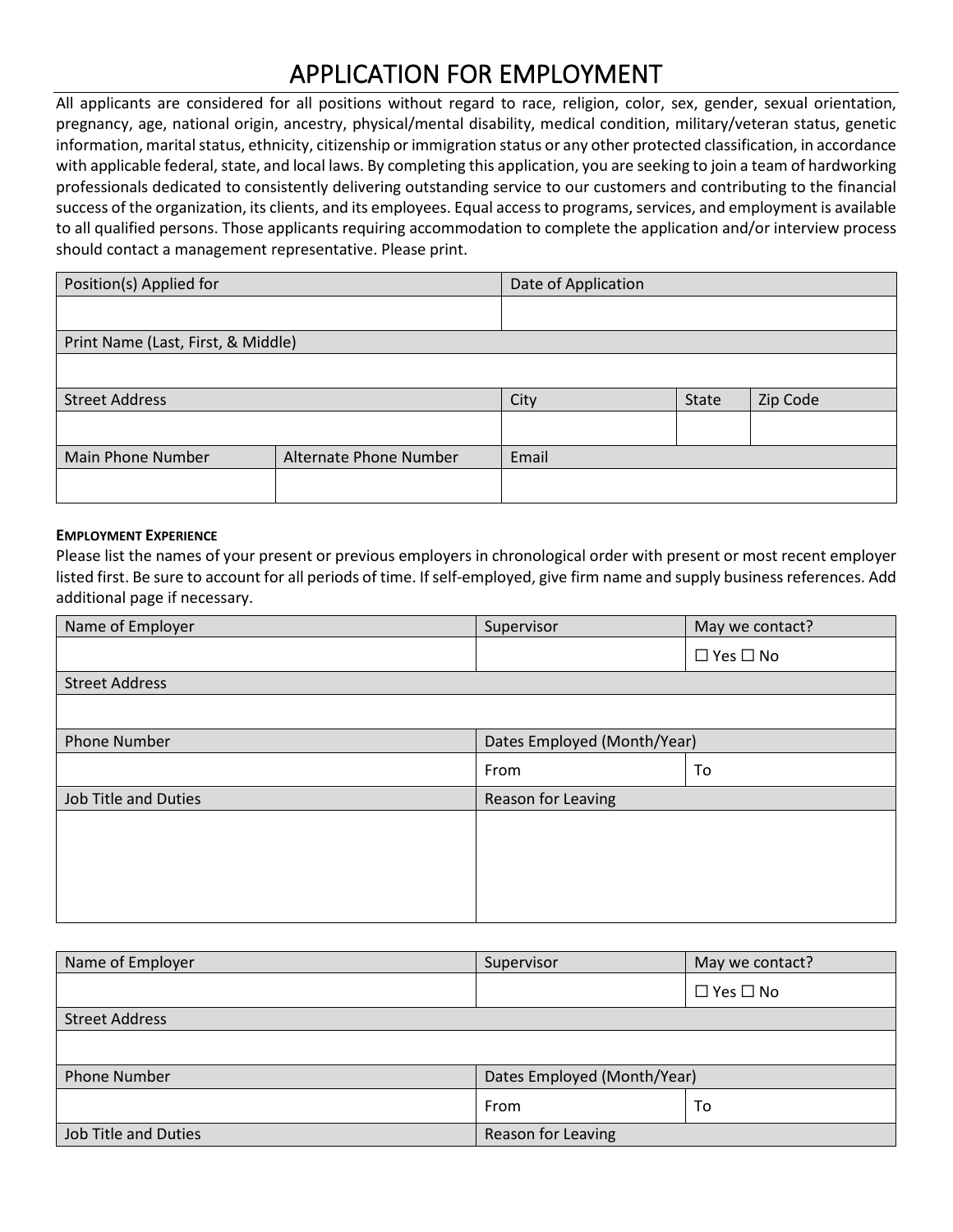| Name of Employer            | Supervisor                  | May we contact?      |
|-----------------------------|-----------------------------|----------------------|
|                             |                             | $\Box$ Yes $\Box$ No |
| <b>Street Address</b>       |                             |                      |
|                             |                             |                      |
| <b>Phone Number</b>         | Dates Employed (Month/Year) |                      |
|                             | From                        | To                   |
| <b>Job Title and Duties</b> | Reason for Leaving          |                      |
|                             |                             |                      |
|                             |                             |                      |
|                             |                             |                      |
|                             |                             |                      |

Have you ever been involuntarily terminated or asked to resign from any job?.................................................☐ Yes ☐ No

If yes, please explain

Please explain any gaps in your employment history:

Please list any other experience, job related skills, additional languages, or other qualifications that you believe should be considered in evaluating your qualifications for employment.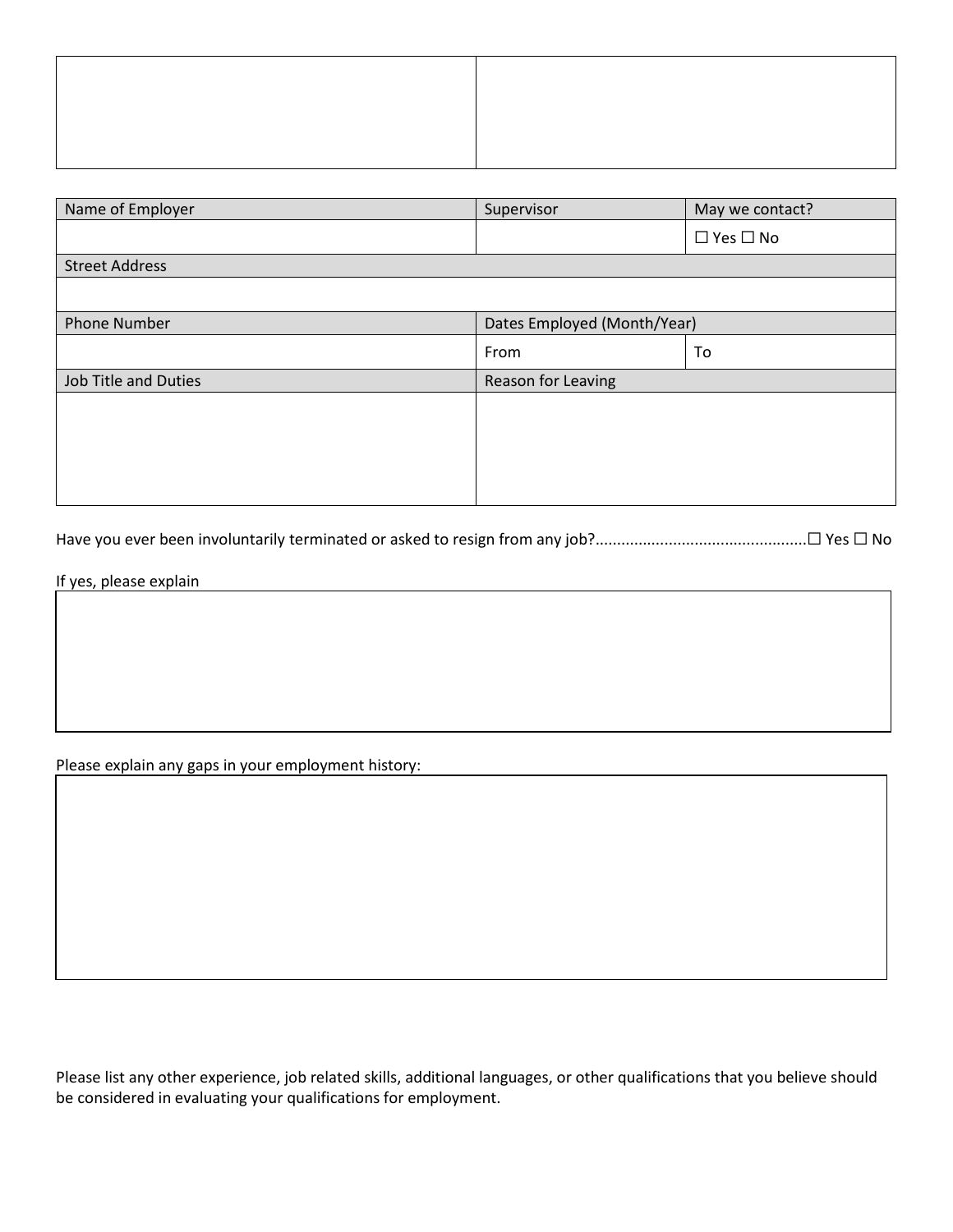#### **EDUCATION**

Please describe your educational background in the table provided below.

|                                     | <b>School Name</b> | Years<br>Completed | Diploma/<br>Degree<br>(Yes/No) | Area of Study/Major | Specialized Training,<br>Skills, or Extra-<br><b>Curricular Activities</b> |
|-------------------------------------|--------------------|--------------------|--------------------------------|---------------------|----------------------------------------------------------------------------|
| High School                         |                    |                    |                                |                     |                                                                            |
| College/<br>University              |                    |                    |                                |                     |                                                                            |
| Graduate/<br>Professional<br>School |                    |                    |                                |                     |                                                                            |
| Trade<br>School                     |                    |                    |                                |                     |                                                                            |
| Other                               |                    |                    |                                |                     |                                                                            |

# **BUSINESS AND PROFESSIONAL REFERENCES**

Please list three professional references of individuals who are **not** related to you.

| Name and Title | Relationship | Phone Number or Email |
|----------------|--------------|-----------------------|
|                |              |                       |
|                |              |                       |
|                |              |                       |
|                |              |                       |

## **PERSONAL REFERENCES**

Please list three people who know you well.

| Name and Title | Relationship and Years Acquainted | Phone Number or Email |
|----------------|-----------------------------------|-----------------------|
|                |                                   |                       |
|                |                                   |                       |
|                |                                   |                       |
|                |                                   |                       |
|                |                                   |                       |

## **GENERAL INFORMATION**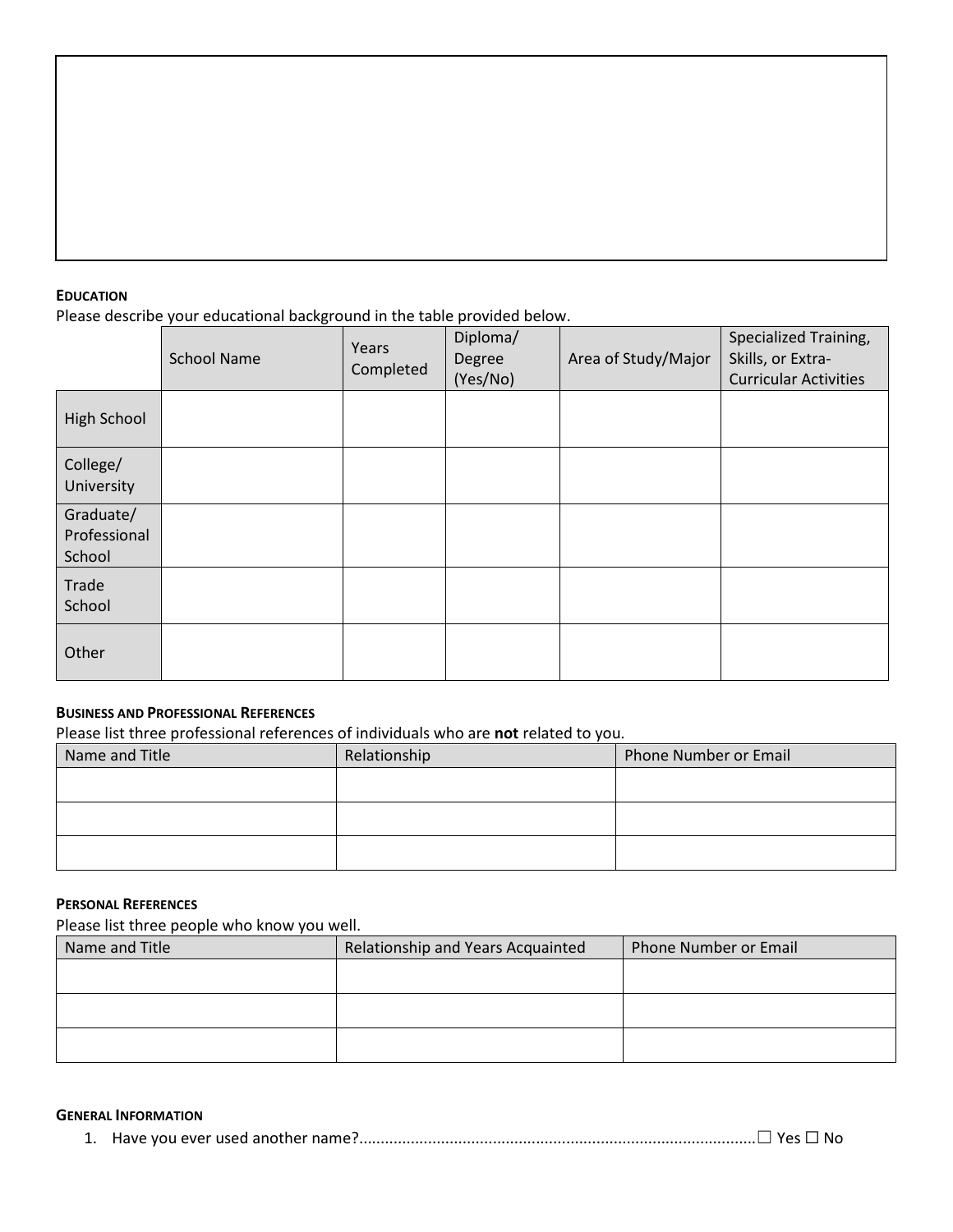- 2. Is any additional information relative to name changes, use of an assumed name, or nickname necessary to enable a check on your work and educational record?................................................................☐ Yes ☐ No
	- a. If yes to either of the above, please explain:
- 3. Have you ever worked for this company before?.........................................................................☐ Yes ☐ No
	- a. If yes, please give dates and position: \_\_\_\_\_\_\_\_\_\_\_\_\_\_\_\_\_\_\_\_\_\_\_\_\_\_\_\_\_\_\_\_\_\_\_\_\_\_\_\_\_\_
- 4. Do you have friends and/or relatives working for this company?...............................................☐ Yes ☐ No
	- a. If yes, name(s) and relationship(s): \_\_\_\_\_\_\_\_\_\_\_\_\_\_\_\_\_\_\_\_\_\_\_\_\_\_\_\_\_\_\_\_\_\_\_\_\_\_\_\_\_\_\_\_\_
- 5. On what date are you available to begin work?
- 6. Days/Hours available to work:

|    | Monday                                                                                                                | Tuesday                                                                                 | Wednesday | Thursday | Friday | Saturday | Sunday |
|----|-----------------------------------------------------------------------------------------------------------------------|-----------------------------------------------------------------------------------------|-----------|----------|--------|----------|--------|
|    |                                                                                                                       |                                                                                         |           |          |        |          |        |
|    | 7. Are you available to work? $\square$ Full-time $\square$ Part-time<br>$\square$ Shift Work<br>$\Box$ Temporary     |                                                                                         |           |          |        |          |        |
| 8. |                                                                                                                       |                                                                                         |           |          |        |          |        |
|    |                                                                                                                       |                                                                                         |           |          |        |          |        |
|    |                                                                                                                       |                                                                                         |           |          |        |          |        |
|    |                                                                                                                       |                                                                                         |           |          |        |          |        |
|    | a. Note: If under 18, hire is subject to verification that you are of minimum legal age.                              |                                                                                         |           |          |        |          |        |
|    | 12. If hired, can you present evidence of your identity and legal right to work in this country? $\Box$ Yes $\Box$ No |                                                                                         |           |          |        |          |        |
|    | 13. Are you able to perform the essential job functions of the job for which you are applying with or without         |                                                                                         |           |          |        |          |        |
|    |                                                                                                                       |                                                                                         |           |          |        |          |        |
|    | а.                                                                                                                    | Note: We comply with the ADA and consider reasonable accommodation measures that may be |           |          |        |          |        |
|    |                                                                                                                       | necessary for qualified applicants/employees to perform essential job functions.        |           |          |        |          |        |